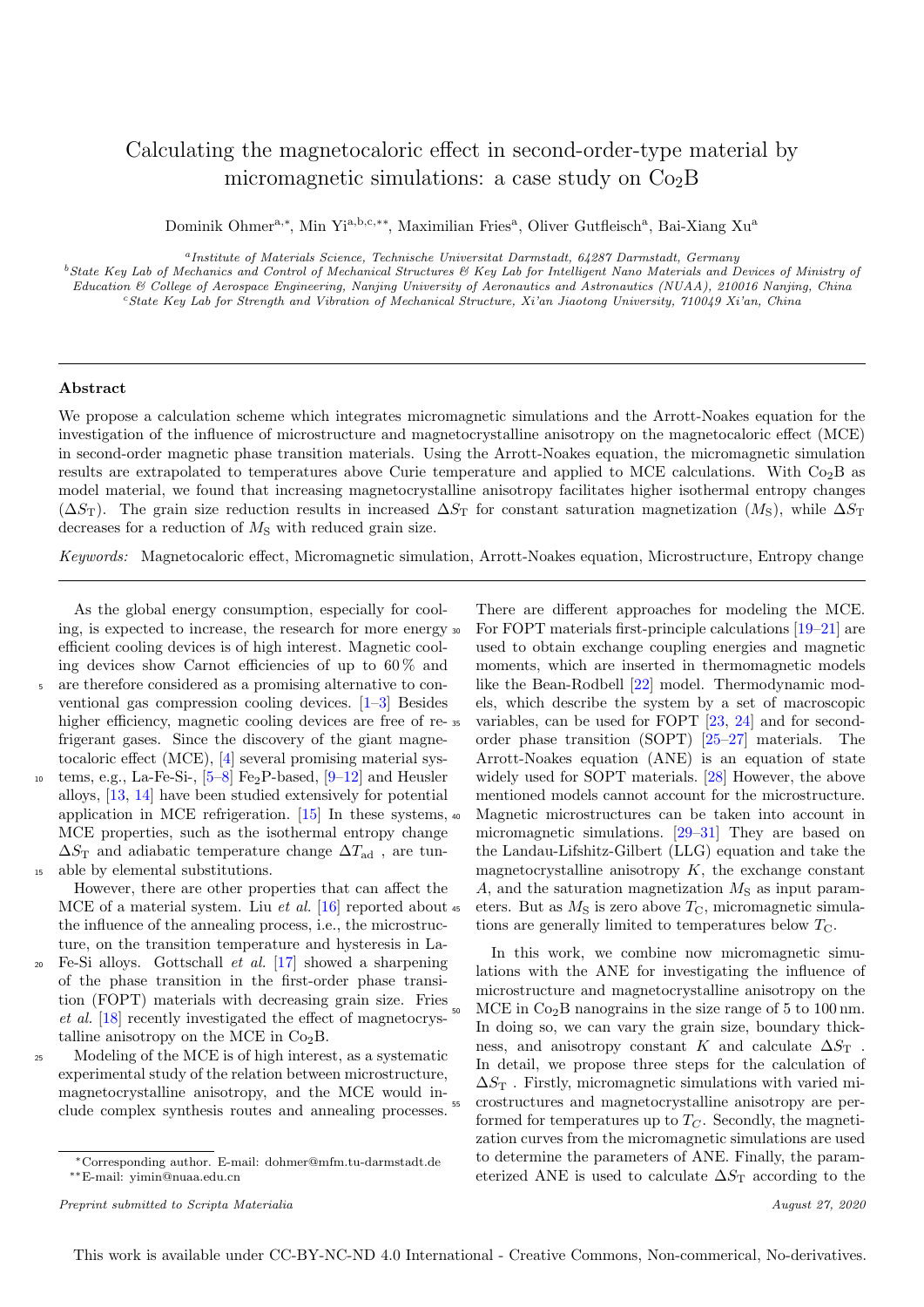### Maxwell relations. [\[32\]](#page-4-23)

The ANE is an equation of state, which phenomenologically describes the temperature and field dependence of the magnetization of SOPT materials in the vicinity of  $T_{\rm C}$ . In the ANE, the magnetization is described by

$$
\left(\frac{H}{M}\right)^{\frac{1}{\gamma}} = a(T - T_{\rm C}) + bM^{\frac{1}{\beta}}\,,\tag{1}
$$

with  $a$  and  $b$  as characteristic constants for the material under study. The critical exponents  $\beta$  and  $\gamma$  can be obtained through the Kouvel-Fisher method [\[33\]](#page-4-24) which is based on the equations

$$
M_0(T) \cdot \left[\frac{dM_0(T)}{dT}\right]^{-1} = \frac{T - T_C}{\beta},\tag{2}
$$

$$
\chi_0^{-1}(T) \cdot \left[ \frac{d\chi_0^{-1}(T)}{dT} \right]^{-1} = \frac{T - T_C}{\gamma} \,. \tag{3}
$$

The spontaneous magnetization  $M_0$  and initial susceptibility  $\chi_0$  can be determined by linearly fitting the Arrott plots  $(M^{2.5}$  vs.  $(H/M)^{0.75})$ . Since micromagnetic simulations only work below  $T_{\text{C}}$ , the direct fitting of the ANE by using micromagnetic results produces unreasonable results. To overcome this problem, we make use of the experimental data. More specifically, as  $a$  and  $b$  are material-specific, we make the assumption that they do not strongly depend on microstructure, and determine  $a$  and  $b$  by using the experimental data. The microstructure-related  $\beta$  and  $\gamma$ can be obtained by using the micromagnetic results and the aforementioned Kouvel-Fisher method. As a proof of concept of the proposed methodology, we take a typical

- SOPT material  $(Co<sub>2</sub>B)$  as the model material. <sup>75</sup> Applying the Kouvel-Fisher method to the results from Fries et al. [\[18\]](#page-4-12) and creating the corresponding Arrott plots (see Fig. 1 in supplementary), we determine  $\beta$  and  $\gamma$  to be 0.307 and 1.118, respectively. According to literature, the values for  $\beta$  and  $\gamma$  should be in the range of 0.4 and 4/3,
- respectively. The value  $4/3$  corresponds to the solution for the three-dimensional Heisenberg model, [\[34\]](#page-4-25) while 5/4 corresponds to the solution for the Ising model. [\[35\]](#page-4-26) If  $\gamma^{105}$ is closer to  $5/4$  or  $4/3$  than to the unity, it would imply short-range correlations in the spin-orientation, which are
- <sup>85</sup> not considered in the molecular field model. [\[33\]](#page-4-24) Using the obtained  $\beta$  and  $\gamma$ , we fit the experimental data with the ANE and get  $a = 0.379$  and  $b = 2.07 \cdot 10^{-17}$ . With all four<sup>110</sup> parameters obtained, we plot the ANE in comparison with the experimental data (see Fig. 2 in supplementary). Our
- <sup>90</sup> results agree well with the experimental data in Ref. [\[18\]](#page-4-12) so that we will use the obtained  $a$  and  $b$  values to investigate the influence of microstructure and K on the MCE of  $Co<sub>2</sub>B<sup>115</sup>$ nanograins.

Micromagnetic simulations are performed using the Ob-

ject Oriented MicroMagnetic Framework (OOMMF). [\[36\]](#page-4-27) We create the model geometry with a microstructure composed of  $4 \times 4 \times 4$  cube-shaped  $Co_2B$  grains and straight<sub>120</sub>

<span id="page-1-1"></span>

<span id="page-1-0"></span>Figure 1: Simulated magnetization curves for varied grain size with a grain boundary thickness of 4 nm (top) and for varied grain boundary thicknesses with a grain size of 40 nm.

grain boundaries. The grain sizes range from 5 to 100 nm, while the grain boundary thicknesses range from 0 to 10 nm. In all cases the mesh size is set as  $2 \text{ nm}$ . The grain boundaries are assumed to be non-magnetic. The saturation magnetization  $(M_0)$  and magnetocrystalline anisotropy  $(K)$  of Co<sub>2</sub>B strongly depend on temperature and are taken from the measurements by Fries  $et \ al.$  [\[18\]](#page-4-12) The exchange constant  $(A_{ex})$  of Co<sub>2</sub>B is assumed to be 1 pJ/m and in the considered range independent of temperature.

In order to calculate  $\Delta S_T$ , the initial magnetization is set to be random, so that the net magnetization of the sample is zero. The magnetization process is simulated by applying an external magnetic field in the x-direction, which is parallel to the  $[100]$ -direction of the Co<sub>2</sub>B grains. For temperatures higher than  $100 \text{ K}$ ,  $\text{Co}_2\text{B}$  exhibits the easy-plane anisotropy, spanned by the [100] and [010] direction. Thus, the magnetic field is applied parallel to an easy axis.

The magnetic field is increased from 0 up to  $2T$  by increments of 10 mT. As these simulations are isothermal, the same procedure is repeated for temperatures from 300 up to  $415 \text{ K}$  in increments of  $5 \text{ K}$ . The Curie temperature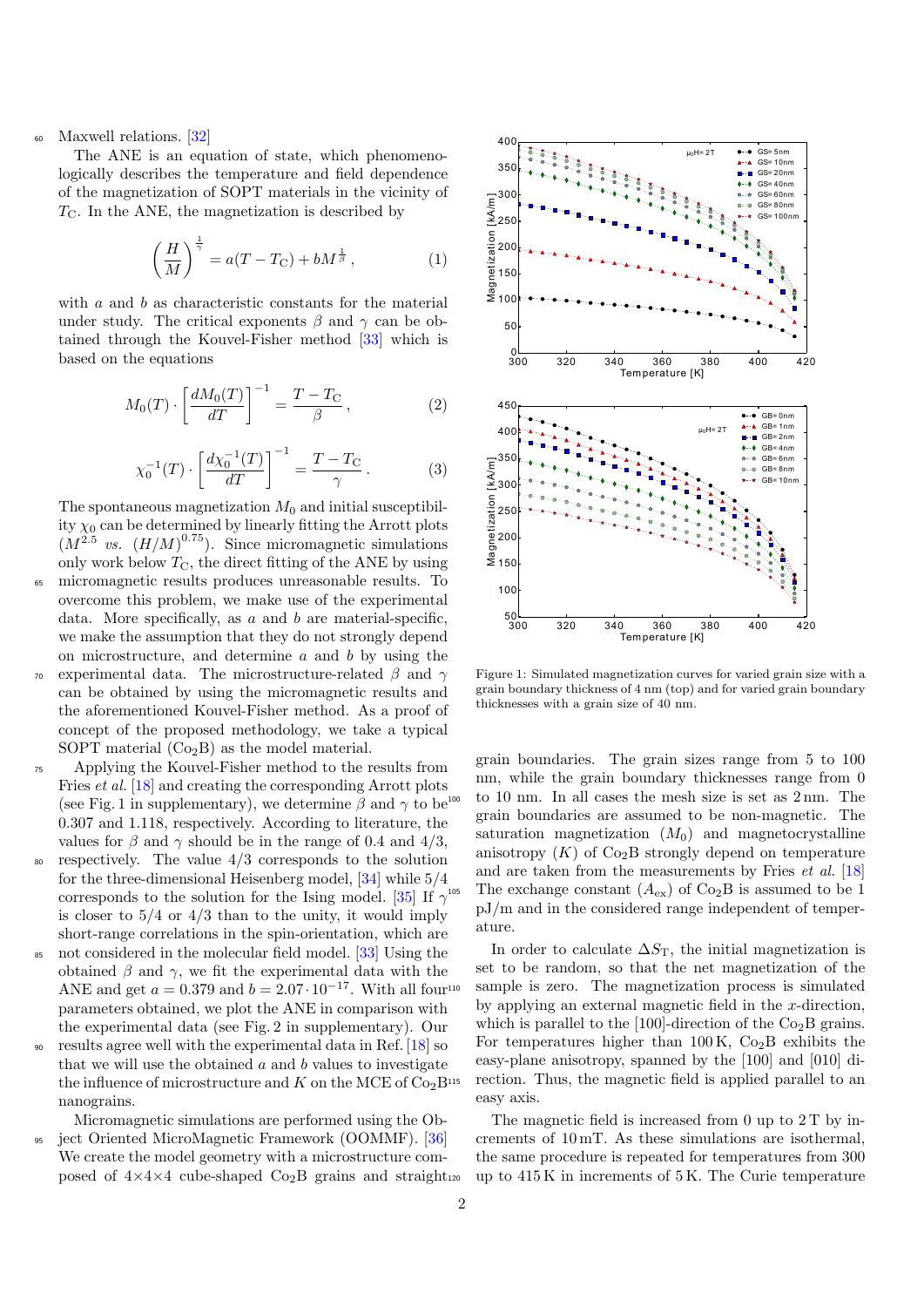$(T<sub>C</sub>)$  of Co<sub>2</sub>B is 420 K. The magnetization reversal process during the micromagnetic simulation can be seen in Fig. 3 in the supplementary. The resulting magnetization curves are shown in Fig. [1.](#page-1-0) As expected, the magnetization de-<sup>125</sup> creases for smaller grains and thicker grain boundaries. In both cases, the volume ratio of grain to grain boundary decreases, resulting in less magnetic material per unit volume.

In order to calculate  $\Delta S_T$  we need to extrapolate our <sup>130</sup> micromagnetic simulation results to temperatures above  $T_{\rm C}$ . We apply the Kouvel-Fisher method to obtain a set of  $\beta$  and  $\gamma$  values for each grain size and grain boundary thickness. The trends can be seen in Fig. [2.](#page-2-0) The largest  $\beta$ <sup>155</sup> and  $\gamma$  values of 0.308 and 1.35, respectively, are obtained

- <sup>135</sup> for small grains of 5 nm and decrease monotonically towards 0.306 and 1.12. For the variation of grain boundary thickness,  $\beta$  decreases monotonically from 0.307 for 10 nm to 0.305 for 0 nm.  $\gamma$  ranges between 1.12 and 1.15 with a minimum for 1 nm thick grain boundaries. However, for
- 140 thicker grain boundaries  $\gamma$  increases monotonically. Based on these observations, the size of the grains is expected to have a larger impact on the MCE calculations than the thickness of the grain boundary. Physically, the larger variation of  $\gamma$  implies that the sensitivity of the system
- $_{145}$  to an external field  $H$  depends more on the size of the grains. Edge and corner effects are more pronounced in smaller grains, as the surface to volume ratio increases for decreasing grain size.



<span id="page-2-0"></span>Figure 2:  $\beta$  and  $\gamma$  as a function of grain size (top) and grain boundary thickness (bottom).

Inserting the obtained parameters into Eq. [1,](#page-1-1)  $\Delta S_T$  can be obtained by the Maxwell relation

<span id="page-2-2"></span>
$$
\Delta S_T = \int_0^{H_{ext}} \left(\frac{\partial M}{\partial T}\right)_H dH.
$$
 (4)

 $\Delta S$ <sub>T</sub> as a function of temperature for the different mi-<sup>150</sup> crostructures is shown in Fig. [3.](#page-2-1) The inset shows the measured entropy change in poly-crystalline  $Co<sub>2</sub>B$  and in a  $Co<sub>2</sub>B$  single crystal in an external field of 2 T. [\[18\]](#page-4-12)

With the assumptions made and the simple microstructures generated, our simulation results agree well with the experimental data. We obtain  $\Delta S_T$  values between -1.7 and  $-3.2 \text{ Jkg}^{-1}\text{K}^{-1}$  at  $T_{\text{C}}$ , compared to  $-1.4 \text{ Jkg}^{-1}\text{K}^{-1}$ for the single crystal measurement with the external field parallel to the easy axis and  $-1.2 \text{ Jkg}^{-1}\text{K}^{-1}$  for the polycrystalline sample. Larger  $\Delta S_T$  values are expected as the change of magnetization with temperature in the vicinity of  $T_{\rm C}$  is larger for the ANE curves (see Fig. 2). In addition, the generated microstructures are free of defects and impurities. The magnetization is free to rotate and align with the external field, resulting in larger  $\left(\frac{\partial M}{\partial T}\right)_H$  values and thus larger theoretic entropy changes. Consequently, the calculated  $\Delta S_T$  curves show a sharper behavior around  $T_{\rm C}$ .

As expected from the obtained  $\gamma$  values,  $\Delta S_T$  varies only slightly for different grain boundary thicknesses. The  $_{170}$  largest  $\Delta S_T$  is found for 10 nm grain boundaries with -1.94 Jkg<sup>-1</sup>K<sup>-1</sup>. For smaller boundaries  $\Delta S_T$  decreases, showing a minimum of  $-1.82 \text{ Jkg}^{-1}\text{K}^{-1}$  for 1 nm. This reconciles with the minimum of  $\gamma$  in Fig. [2.](#page-2-0) We conclude, that the thickness of the non-magnetic grain boundary has only <sup>175</sup> a minor influence on the MCE and is no important parameter for its optimization.

In contrast, the variation of the grain size significantly influences the obtained  $\Delta S_T$ . For larger grains  $\Delta S_T$  tends



<span id="page-2-1"></span>Figure 3: Specific isothermal entropy change  $\Delta S_T$  calculated via the ANE as a function of grain size and grain boundary thickness. The inset shows the experimentally measured entropy change in Ref. [\[18\]](#page-4-12).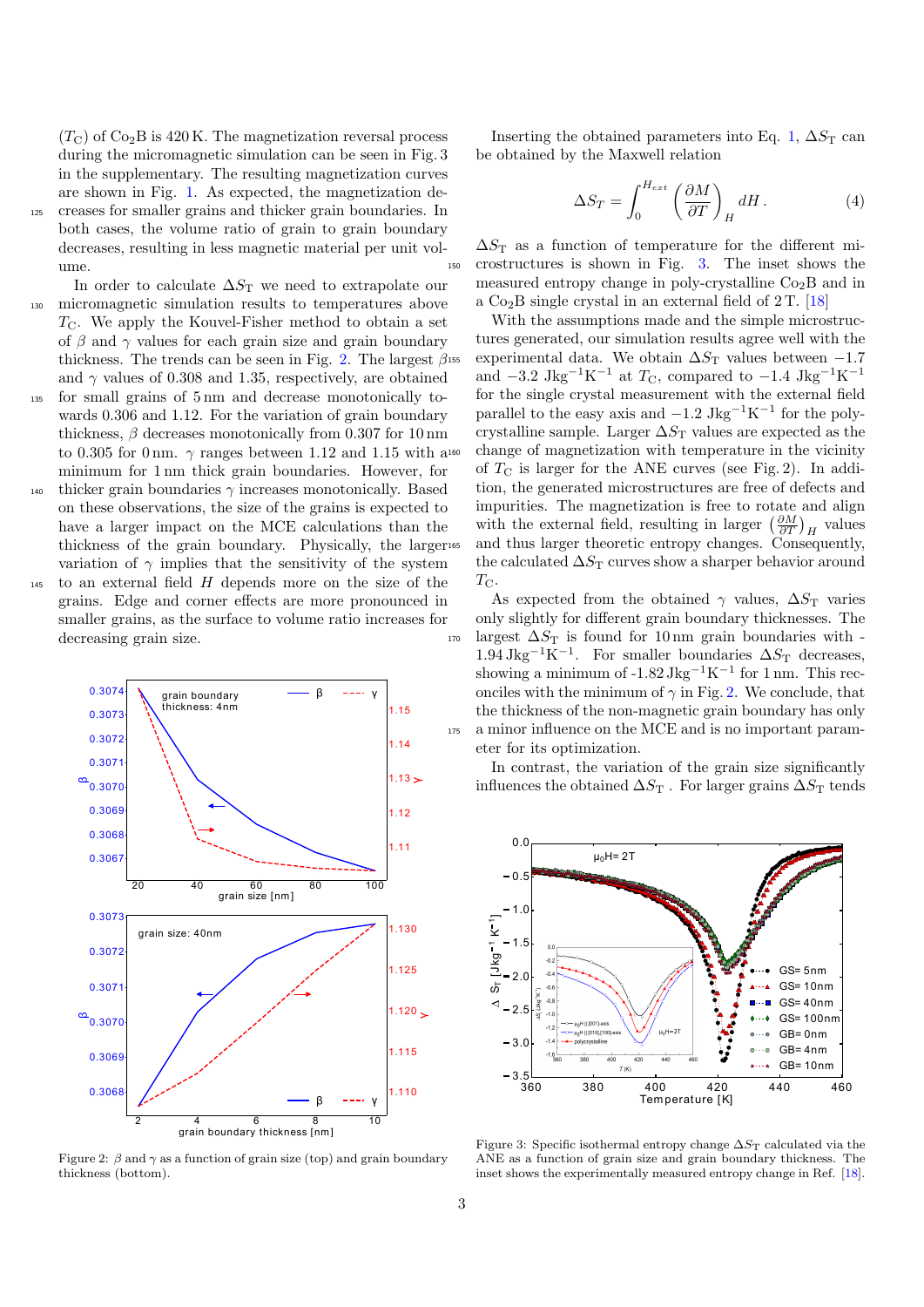to saturate towards  $-1.8 \text{ Jkg}^{-1}\text{K}^{-1}$ , while for smaller grains <sup>180</sup>  $\Delta S_T$  increases, reaching -3.25 Jkg<sup>-1</sup>K<sup>-1</sup> for 5 nm grains.

- As expected from Fig. [2,](#page-2-0) the change in  $\Delta S_T$  is more significant for the variation of grain size than for the variation of boundary thickness. Due to the increased volume to surface ratio, edge and corner effects will be stronger in <sup>185</sup> smaller grains. Therefore, at the same external field the magnetization in smaller grains will be more sensitive to temperature, increasing  $\left(\frac{\partial M}{\partial T}\right)_H$ . Hence, we speculate that finer microstructures enhance the MCE.
- Recent experiments on the relation between the parti- $190$  cle size and the MCE showed that  $\Delta S_T$  decreases with decreasing particle size [\[37–](#page-4-28)[39\]](#page-4-29). However, they also reported that the magnetic properties change alongside the particle size change, e.g. smaller  $M<sub>S</sub>$  values for smaller particles, which results in smaller  $\Delta S_T$ . In our simula-<sup>195</sup> tion results in Fig. [3,](#page-2-1) we only consider ideal grains with the same  $M<sub>S</sub>$ . However, if we consider the significantly reduced  $M<sub>S</sub>$  with decreased grain size, we also computationally address that smaller grains lead to smaller  $\Delta S_T$
- values (see Fig. xx in supplementary), consistent with the  $200$  experimental reports  $[37-39]$  $[37-39]$ . Therefore, with reasonable inputs, our calculation methodology is reliable.

We also calculated  $\Delta S_T$  for the external magnetic field along the hard axis (see Fig. 4 in supplementary). Consistent with the experimental results,  $\Delta S_T$  at 2 T is smaller

<sup>205</sup> compared to the case with the external magnetic field along the easy axis, as higher fields are required to fully reverse the magnetization along the hard axis and the transition is not so sharp.

Besides investigating the influence of the microstructure <sup>210</sup> on the MCE, our proposed methodology can also be used to examine the influence of magnetocrystalline anisotropy K. That the anisotropy of the system has an influence on the MCE can be seen in the inset of Fig. [3.](#page-2-1)  $\Delta S$ <sub>T</sub> of a Co<sub>2</sub>B<sub>250</sub> single crystal measured in an external field parallel to the  $_{215}$  easy axis is 0.4 Jkg<sup>-1</sup>K<sup>-1</sup> larger than in a field parallel to the hard axis.

In the same way as for the microstructure variation, we perform micromagnetic simulations up to  $415\,\mathrm{K}$  for<sub>255</sub> scaled K values that retain the relative temperature de-220 pendence. K is scaled with a factor s that ranges from  $0$ to 5 (see Fig. 4 in supplementary), where 0 corresponds to the isotropic case. We use the Kouvel-Fisher method to obtain  $\beta$  and  $\gamma$ , and calculate  $\Delta S_T$  using Eq. [1](#page-1-1) and Eq. 260 [4.](#page-2-2) a and b are taken as the same values as before. We are <sup>225</sup> aware that varying an intrinsic property like the magnetocrystalline anisotropy may also influence the parameters a and b. Nevertheless, we are confident to show the principle relation between the magnetocrystalline anisotropy

and the MCE. The results for  $\Delta S_T$  are shown in Fig. [4.](#page-3-0) 230  $\Delta S_{\rm T}$  is the lowest for the isotropic case (s=0) and increases with larger scaling factors (i.e. larger  $K$ ). This is related to the anisotropy energy which linearly depends on  $K$  and therefore scales with  $s$ . For larger anisotropy<sub>270</sub> energies, the misalignment of magnetic moments with the <sup>235</sup> easy directions costs more energy and the system tends to



<span id="page-3-0"></span>Figure 4: Comparison of  $\Delta S_T$  for scaled magnetic anisotropy constants K.

align faster with the external field.  $\Delta S_T$  ranges from  $-1.4$ to  $-1.95 \text{ Jkg}^{-1}\text{K}^{-1}$  and is found to saturate for larger K, showing almost identical results for s equal to 2 and 5.

In summary, we have proposed a new methodology for calculating MCE in SOPT materials from micromagnetic simulations. We combine mircomagnetic simulations with the ANE to extrapolate the simulation results to temperatures at and above  $T_{\rm C}$ . Experimental data is used to obtain the material-specific parameters  $a$  and  $b$  of ANE, while the critical exponents  $\beta$  and  $\gamma$  of ANE are determined by using mircomagnetic simulations and the Kouvel-Fisher method. Assuming  $a$  and  $b$  to be constant for the model material Co<sub>2</sub>B, we determined  $\beta$  and  $\gamma$  by using micromagnetic simulations results of different microstructures and anisotropy constants.  $\Delta S_T$  calculated by our methodology shows good agreement with the experimental results on Co<sub>2</sub>B. It is found that  $\Delta S_T$  increases with decreasing grain size, increasing grain boundary thickness, and increasing K.

Our proposed methodology is supposed to help optimizing the MCE by tuning the microstructure in SOPT materials. We are confident, that our approach can be used to predict the trend of the MCE with respect to the microstructure. This allows for a more systematic synthesis of microstructures with a predicted higher MCE. Our results imply that the MCE can be enhanced by reducing the grain size in poly-crystalline SOPT materials, when the magnetic properties of the grains are not changed by the size reduction. If  $M<sub>S</sub>$  is significantly reduced by decreasing the grain size, smaller grains could also lead to smaller  $\Delta S$ T. In any case, results shown in this work serve as a proof of concept of our new methodology. More extensive calculations with more complex microstructures, including different grain sizes, shapes, and orientations as well as different grain boundary properties have to be performed to gain further insight on the relation between microstructure and the MCE.